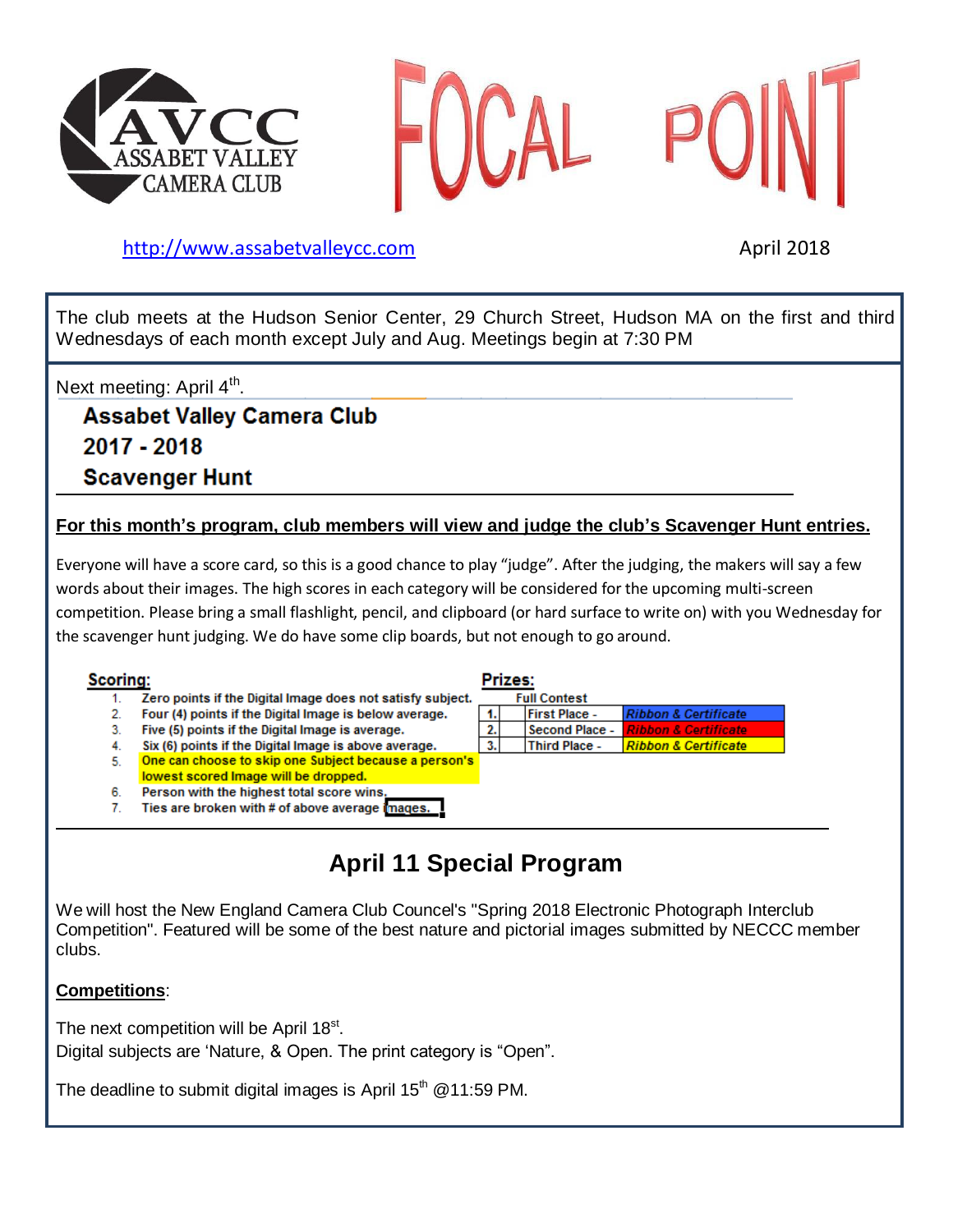# **ANNOUNCEMENTS**

## **"Spring 2018 New England Camera Club Council's**

# **Electronic Photograph Interclub Competition"**

## **Program at Assabet Valley Camera Club**

On Wednesday, April 11, the Assabet Valley Camera Club (AVCC) will host the New England Camera Club Council's "Spring 2018 Electronic Photograph Interclub Competition". The program is free and open to the public. It will be held in the Great Room at the Hudson Senior Center, 29 Church St.

The New England Camera Club Council (NECCC) is a nonprofit umbrella group for more than 70 camera clubs in the New England states. Three times per year, NECCC sponsors competitions featuring Nature and Pictorial digital photo Galleries. Member clubs of NECCC take turns hosting these events where images from participating clubs are judged and awarded distinctions of First, Second, and Third Place Awards as well as Honorable Mentions. Typically, there are over one hundred and fifty images shown in each gallery.

Judges for this event are **Jim DeLuco** of DeLuco Photography, wedding and portrait photographer and member of the Professional Photographers Association of New England; **Michael Roman**, a portrait and wedding photographer who also enjoys scenic and abstract photography; and **Art Vaughan,** Vice-President and Master Member of the NECCC and its current Print Competition Director. If you would like to see the award-winning images from NECCC's Fall 2017 and Winter 2018 competitions visit www.neccc.org/p/interclub-competition.html and click on the links to the Nature and Pictorial Galleries.

AVCC welcomes anyone interested in learning more about photography as a visual art and its practical application as a science. Regular club meetings are held at 7:30 PM on the first and third Wednesday of each month from now through early June. For more information visit **assabetvalleycc.com** or contact John Gill, club president, at 978-293-5192.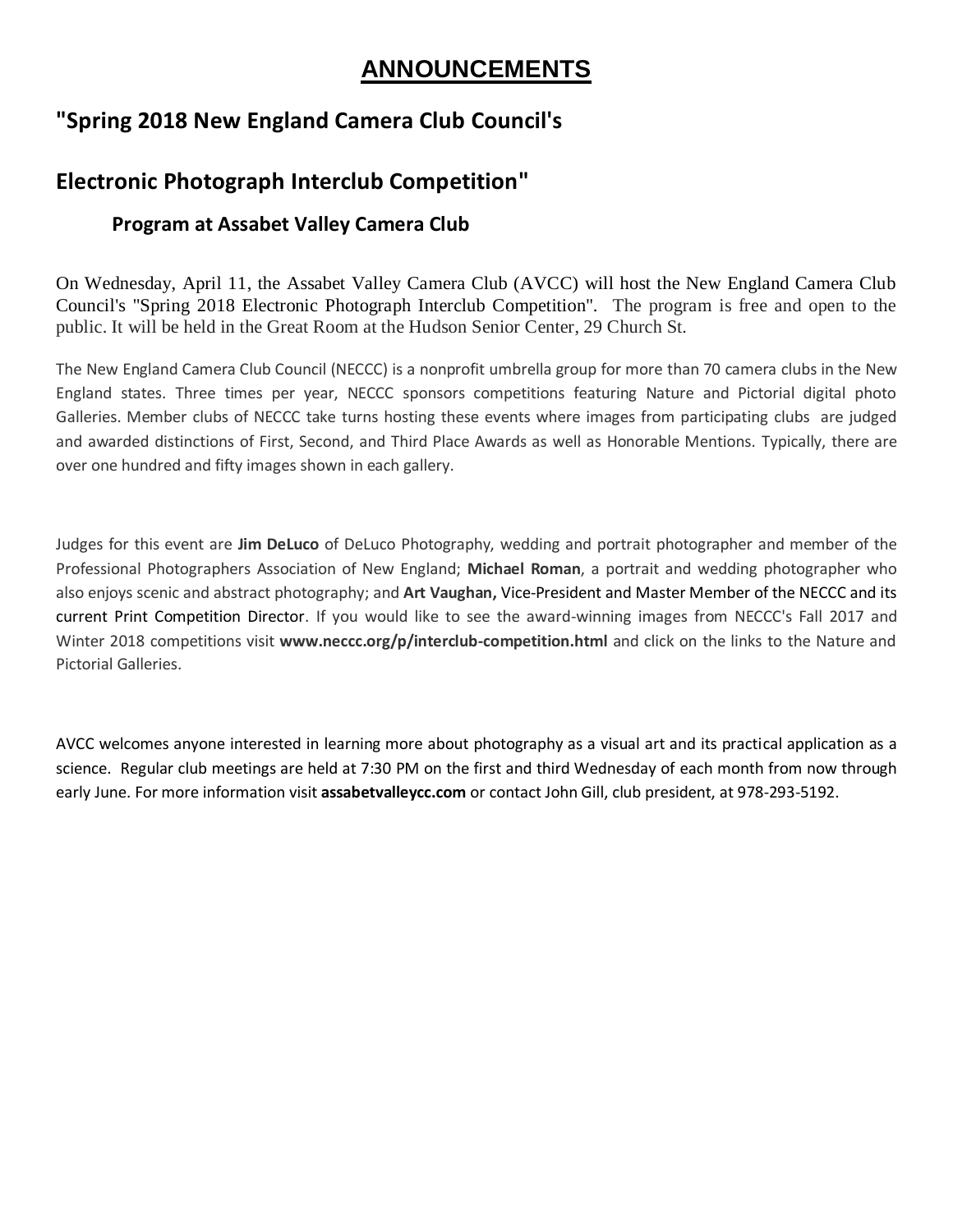# Marlboro Library Photo Show

 It's time for our AVCC members to begin preparing their favorite photo entries for our annual public art show sponsored by the Friends of the Marlboro Public Library. As before, each of us can provide 2 framed entries – either in color or black & white. (A new rule: framed photos should be no larger than 24 inches by 24 inches). The fee for entering each photo is \$8.00, payable on entry. Several members of the Library Friends team will be ready to accept and register your entries. Each photo should be framed and wired, ready for hanging.

 The show will be open for public viewing beginning at noon on Monday, April 9, and ending Saturday, April 14, at 6 p.m. Volunteer galley guides will be needed for all of those hours, half provided by our club, the rest volunteered by members of the Library Friends organization. On that first open day, there will also be a public reception in the evening, when you can lrarn who's entries won ribbons.

 Our show will be open to the public for 6 days from noon to 6 p.m. We'll retrieve our pictures on Sunday, April 15, from noon to 5 p.m. Other photographers beyond our membership are also welcome to submit entries.

 All entries should be brought to the Library basement beginning Thursday afternoon, April 5, and Friday morning, April 6, with an identifying label on the back of each. The judging will be done that Saturday morning by a panel of invited, experienced photographers. Help from our members at that time to get the judging done, and in setting up the show, will be needed, that's on Saturday morning, April 7.

Questions? Call Bob Cooke 978-897-7062 (e-mail: *Ikabodd@comcast.net)*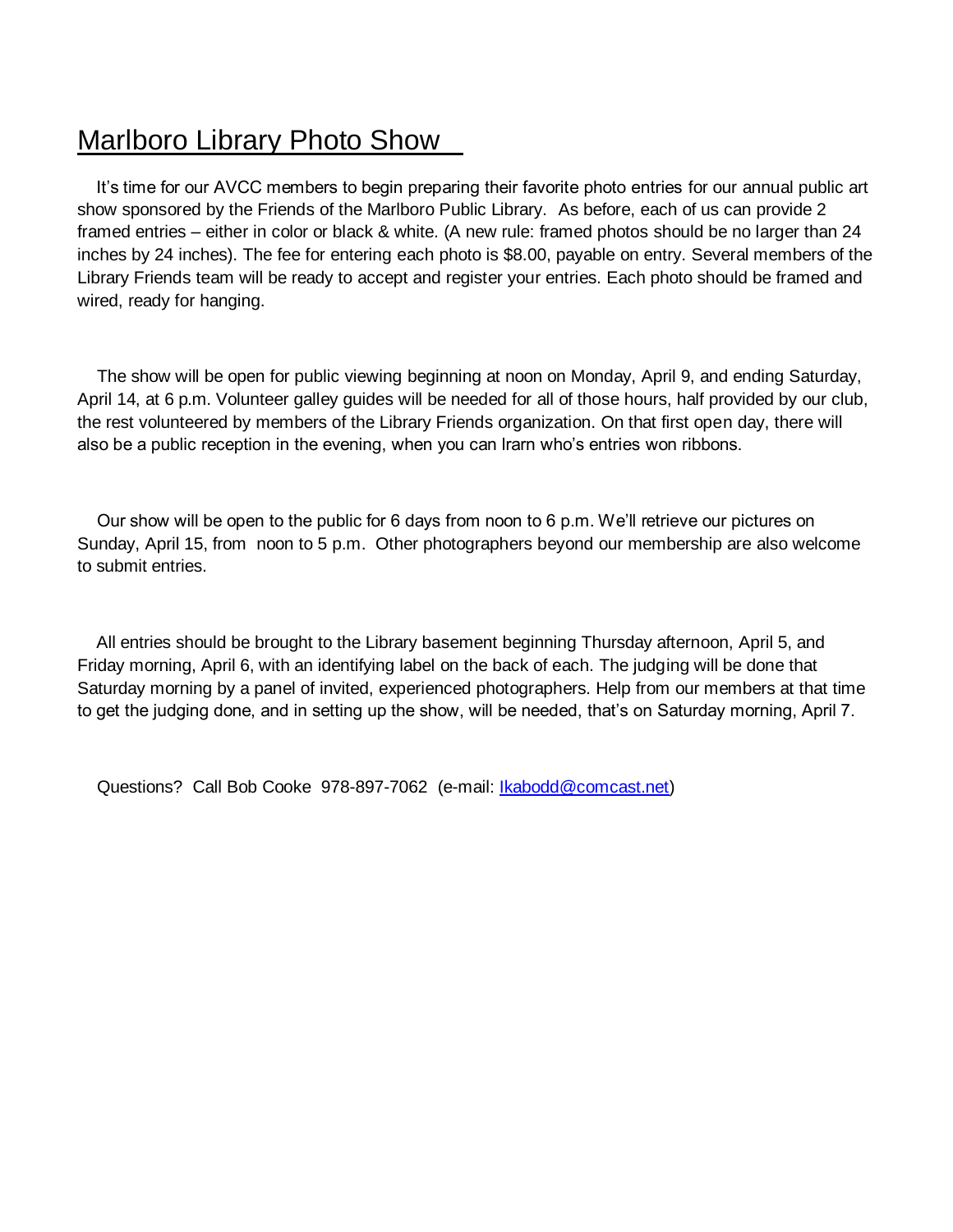



# **Seeking local artists!**

Dear Creative Community,

The Stow Cultural Council is organizing the first Stow Community Art Exhibit, March 16-April 13. We are excited about the show, as it will be our first community art show in the community center gallery wing. We are reaching out to the local artist community leaders, to hopefully share the opportunity for artists to submit a piece of their work to be entered into the show. Council members are sharing the event news in local businesses and social media but we wanted to reach out to you!

We kindly ask if you are connected to artists, teachers, students and professionals, we'd love for you to share with them our upcoming show. Applicants can find out all information at our site [stowart.org,](http://r20.rs6.net/tn.jsp?f=001WZgIQUD_RzUGWp5zKd7JGxXN2ZFVo3wmoWE05n_44HuZ0JWR9Hy5BEc2_6YPQEX4r1U768L3grYiIxLJnXu7NQfLEaTFfvlr24gwvpT2X0rXRtM6dT8NGtBwnnYJqFatjBMLDG-y-W4=&c=-uvSGly5l-B7Di7cOiiU5E6AI5DPHul6g0eOTezN48CDrwBe-gjuBQ==&ch=grTay1cUCKdrhmLnTtf9nRA85gZRKxOhIh1PiLkh2n9HuU4BCi3c2g==) where they can submit their digital image of their artwork.

Thank you for your time, and we hope to see you there.

Thank you for supporting the arts!

Warmest Regards, Stow Cultural Council [SCC on Facebook](http://r20.rs6.net/tn.jsp?f=001WZgIQUD_RzUGWp5zKd7JGxXN2ZFVo3wmoWE05n_44HuZ0JWR9Hy5BEc2_6YPQEX4KHX4DXR3MUHcjeQA2M_I6ufyS0ZHcW4gUIvlnMbLIIpu6drXspdmL8FkcmZJMAY3ZBU6vDNMVv1CgSc21OTwFcKcPB7bFRuGI8fVdX5V-gv-gs4Q7RDJkw==&c=-uvSGly5l-B7Di7cOiiU5E6AI5DPHul6g0eOTezN48CDrwBe-gjuBQ==&ch=grTay1cUCKdrhmLnTtf9nRA85gZRKxOhIh1PiLkh2n9HuU4BCi3c2g==)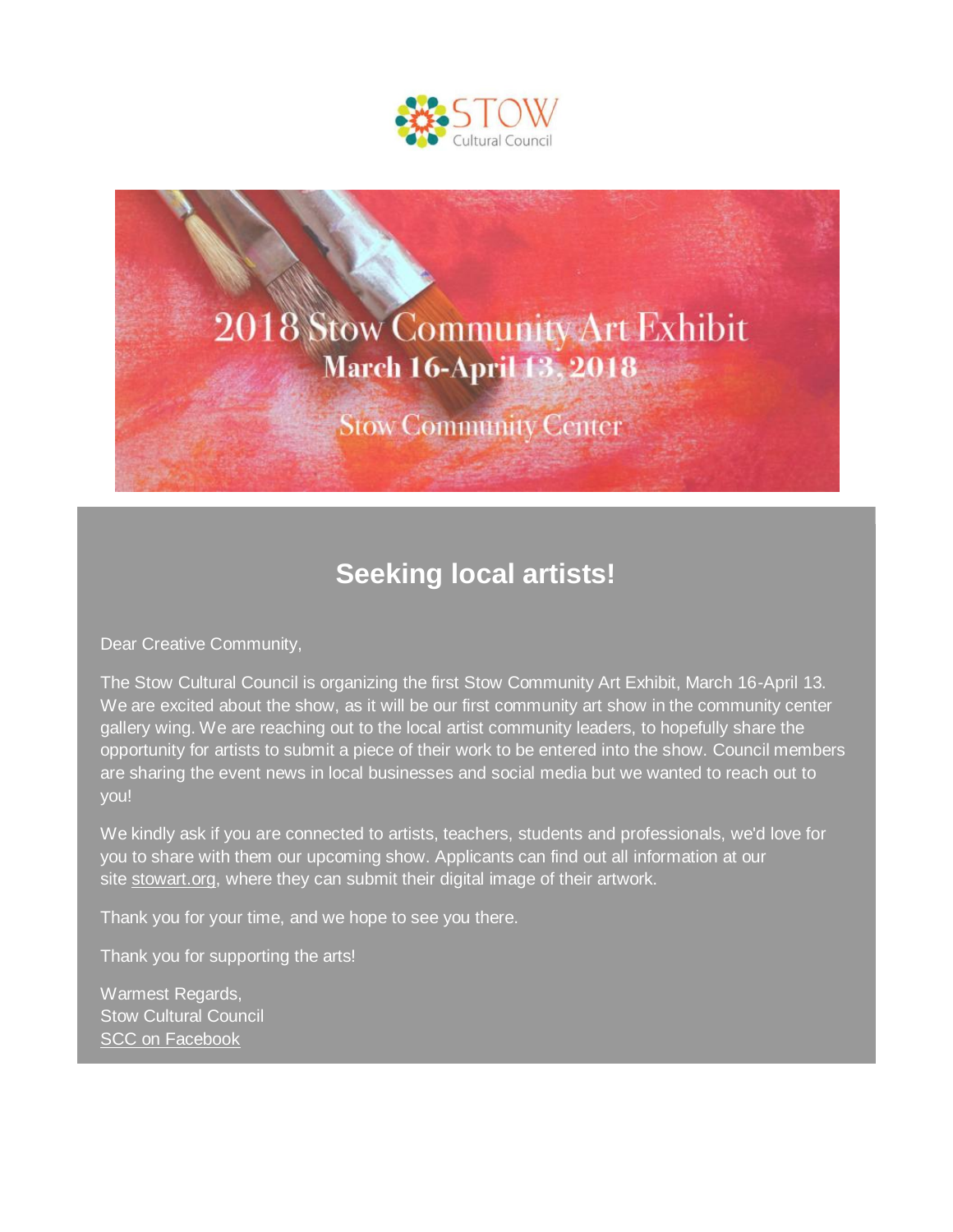## **Assabet Valley Camera Club** 2017 - 2018 **Scavenger Hunt**

### **Rules:**

- Images must be taken between 04-1-2017 and 03-21-2018. 1.
- $2.$ Images may be adjusted (manipulated).
- $3<sub>1</sub>$ Image Files shall be in the same format as for digital competitions (maximum of 1024 pixels wide by maximum 768 pixels tall and file size less the 1 megabyte).
- 4. Image Files shall be jpg type files.
- 5. Image Files shall be named with the "Subject Number" "Maker's Last Name" "Maker's First Name".jpg The Subject Number shall be 2 digits long.

Example: John Doe's Subject # 01 Filename would be "01\_Doe\_John.jpg"

6. Please submit completed images using the club's web page http://www.assabetvalleycc.com/sh/index.php on or before March 21, 2018

### **Scoring:**

- Zero points if the Digital Image does not satisfy subject.  $1<sup>1</sup>$
- $2.$ Four (4) points if the Digital Image is below average.
- Five (5) points if the Digital Image is average.  $3.$
- Six (6) points if the Digital Image is above average.  $4.$
- One can choose to skip one Subject because a person's 5.
- lowest scored Image will be dropped. 6.
- Person with the highest total score wins  $7.$ Ties are broken with # of above average images.

### **Items to Find:**

| Imag |                                  | <b>Check</b> |  |
|------|----------------------------------|--------------|--|
| e#   | <b>Subject</b>                   | when         |  |
| 01   | <b>Action Sports</b>             |              |  |
| 02   | ****Creative (as defined by PSA) |              |  |
| 03   | Curve(s)                         |              |  |
| 04   | Imperfection(s)                  |              |  |
| 05   | Landscape / Seascape             |              |  |
| 06   | Macro / Close Up                 |              |  |
| 07   | <b>Night Sky</b>                 |              |  |
| 08   | On the Water                     |              |  |
| 09   | <b>The Color Red</b>             |              |  |
| 10   | Weather                          |              |  |

All Subjects are part of the Multi-Screen **Competition and Scavenger Hunt entries** will be considered for entry in that competition.

#### \*\*\*\* CREATIVE DEFINITION

The PSA definition of Creative is "Altered Reality." The image may be of any subject matter and must obviously display a change in natural color, form, shape or any combination of these three. All images must be original and may not incorporate elements produced by anyone else. Artwork or computer graphics generated by the entrant may be incorporated if the original photographic content predominates. Images may not be constructed entirely within a

High Dynamic Range (HDR) images without further changes are not considered "Altered Reality."

### Prizes:

|  | <b>Full Contest</b>  |                                    |
|--|----------------------|------------------------------------|
|  | <b>First Place -</b> | <b>Ribbon &amp; Certificate</b>    |
|  | Second Place -       | <u> I Ribbon &amp; Certificate</u> |
|  | <b>Third Place -</b> | Ribbon & Certificate               |

Note: = AVCC Subjects = AVCC Print Subjects Ap

Images will be displayed in the orientation provided.

If you have any questions, contact **Tony Monteiro** by email at monteiroanthony@hotmail.com or call 978-562-6185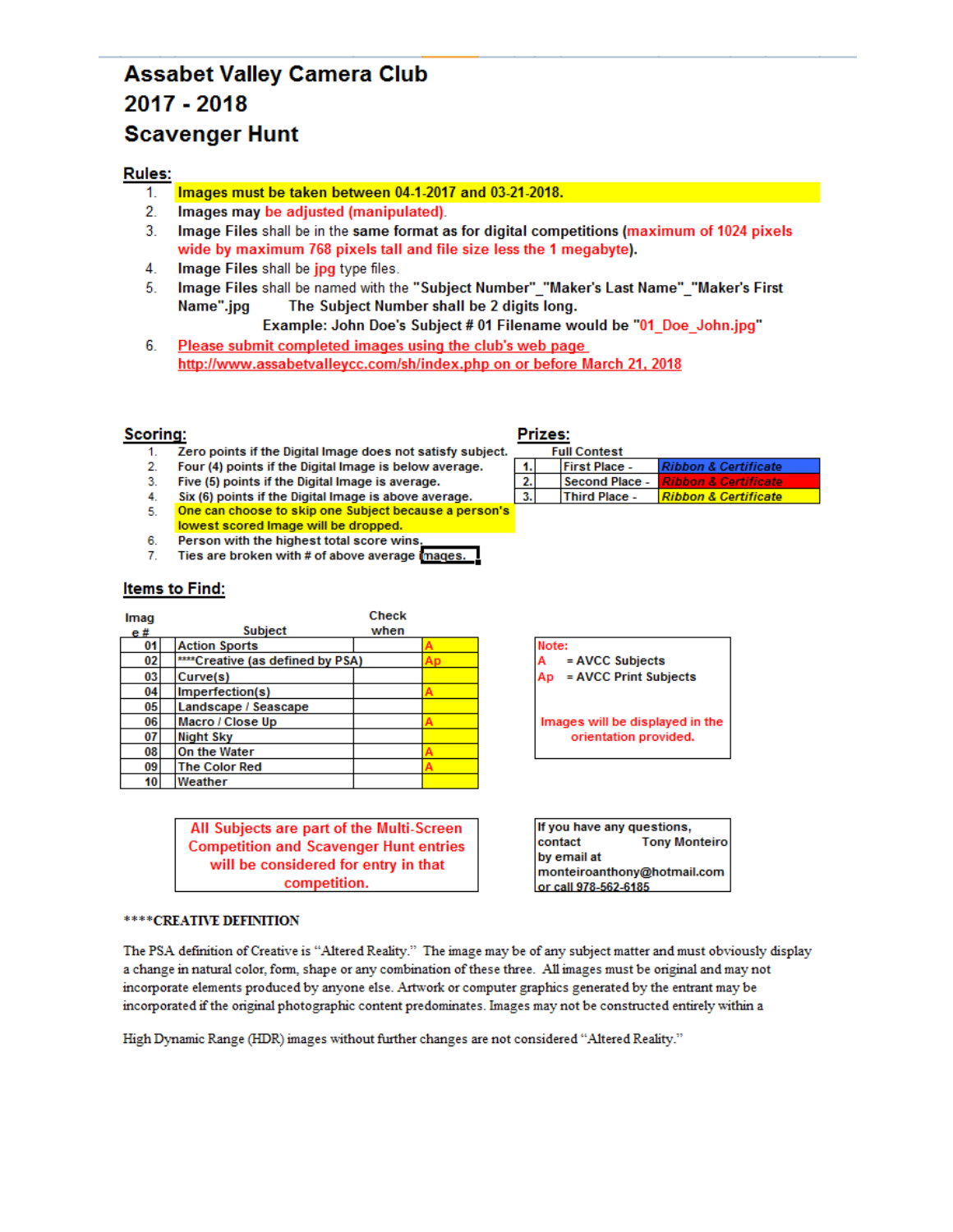| <b>TITLE</b>                             | SUBMITTED BY                 | <b>SCORE</b> | AWARD           |
|------------------------------------------|------------------------------|--------------|-----------------|
| <b>GOLD</b>                              |                              |              |                 |
| Bee on Lotus #2                          | John Gill                    | 28.3         | 1st             |
| <b>Big Blue</b>                          | Linda Shelales               | 27.3         | 2 <sub>nd</sub> |
| Wild Borneo                              | Linda Gilberti               | 26.6         | 3rd             |
| Sunrise on New Snow                      | Sue Abrahamsen               | 26.1         |                 |
| Slot Canyon - Arizona                    | <b>Bob Cooke</b>             | 24.5         |                 |
| <b>Snowy Owl in the Dunes</b>            | <b>Todd Mathieson</b>        | 24.2         |                 |
|                                          |                              |              |                 |
|                                          |                              |              |                 |
| <b>SILVER</b>                            |                              |              |                 |
| <b>Waterfall at Castle in the Clouds</b> | <b>Bob Escott</b>            | 26.5         | 1st             |
| Coyote                                   | <b>Leon Ferrante</b>         | 26.5         | 1st             |
|                                          |                              |              |                 |
|                                          |                              |              |                 |
| <b>BRONZE</b>                            |                              |              |                 |
| <b>Machias Island Razorbill Feeds</b>    | <b>Darlene Holman</b>        | 27.6         | 1st             |
| <b>Show Off</b>                          | <b>Elliot Mednick</b>        | 27.3         | 2nd             |
| In Search of Spring                      | <b>Cathy Robotis</b>         | 26.8         | 3rd             |
| 3 Thieves                                | <b>Larry Alley</b>           | 25.1         |                 |
| <b>Monument Valley</b>                   | <b>Mary Strachan</b>         | 24.7         |                 |
| <b>Winter Stream</b>                     | <b>Linda DeStefano Brown</b> | 24.6         |                 |
|                                          |                              |              |                 |
|                                          |                              |              |                 |

## **Mar. '18 Print Competition - NATURE**

**Images Highlighted in Yellow are Eligible for the Quad-Club Competition**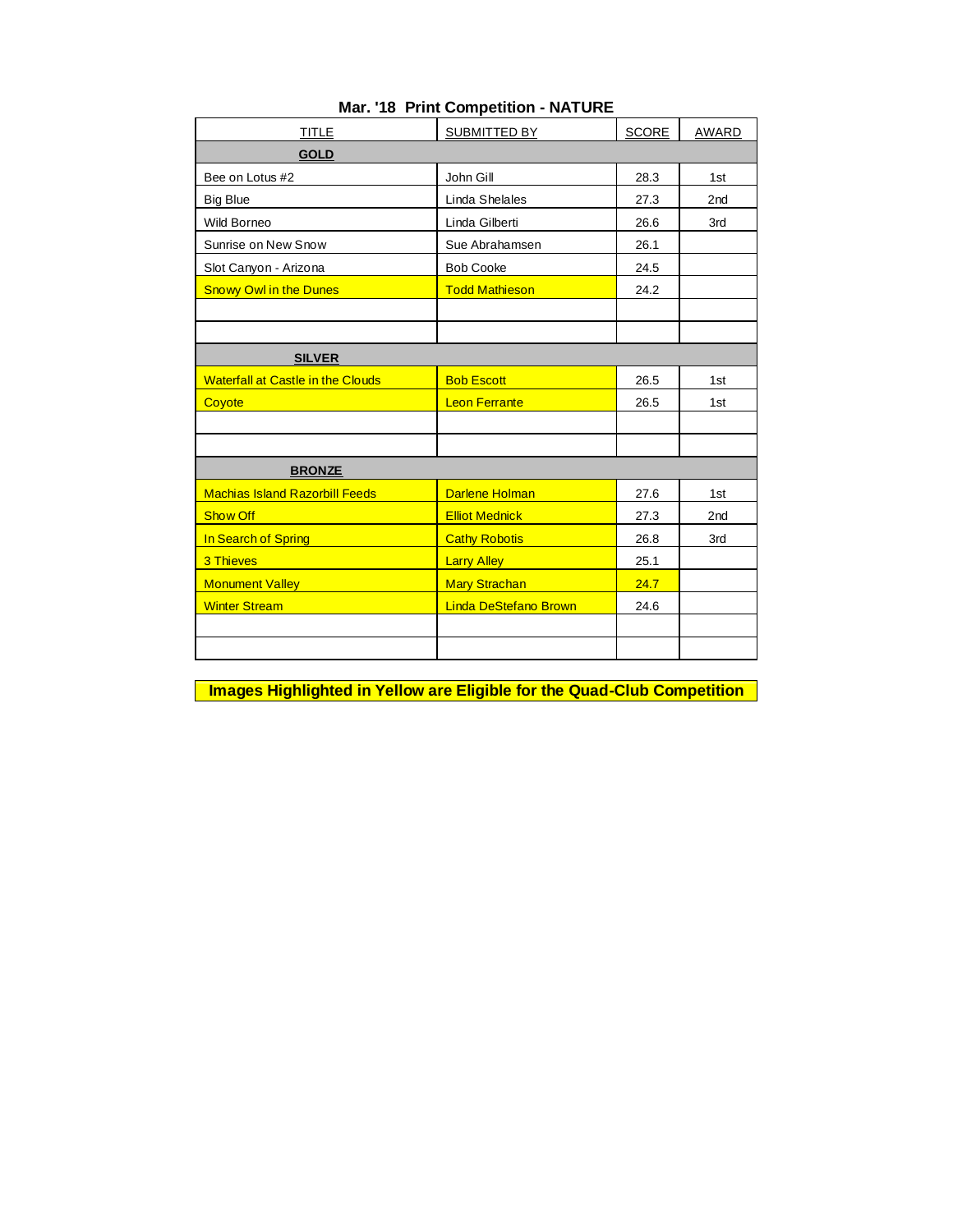| <b>PRINT SUMMARY 2017-2018</b> |                                                                                                                             |      |               |                 |             |                   |               |      |             |              |  |  |
|--------------------------------|-----------------------------------------------------------------------------------------------------------------------------|------|---------------|-----------------|-------------|-------------------|---------------|------|-------------|--------------|--|--|
|                                | <b>SEPT</b><br><b>OCT</b><br><b>NOV</b><br><b>DEC</b><br><b>FEB</b><br><b>MAR</b><br><b>APR</b><br><b>MAY</b><br><b>JAN</b> |      |               |                 |             |                   |               |      |             |              |  |  |
| <b>GOLD</b>                    | Open                                                                                                                        | Open | <b>Nature</b> | <b>Creative</b> | Open        | Monochrome        | <b>Nature</b> | Open | Open        | <b>TOTAL</b> |  |  |
| John Gill                      | 26.1                                                                                                                        | 26.3 | 26.9          | 26.4            | 23.8        | 24.5              | 28.3          | 0    | 0           | 182.3        |  |  |
| <b>Todd Mathieson</b>          | 25.5                                                                                                                        | 26   | 28.6          | 25.5            | 24.9        | 26.3              | 24.2          | 0    | 0           | 181          |  |  |
| Linda Shelales                 | 24.7                                                                                                                        | 22.7 | 26.8          | 23.9            | 24.7        | 26.6              | 27.3          | 0    | $\mathbf 0$ | 176.7        |  |  |
| Sue Abrahamsen                 | 25                                                                                                                          | 22   | 28.5          | 25.5            | 23.7        | 25.1              | 26.1          | 0    | $\mathbf 0$ | 175.9        |  |  |
| <b>Bob Cooke</b>               | 24.2                                                                                                                        | 22.7 | 27.2          | 24.8            | 23          | 24.2              | 24.5          | 0    | $\mathbf 0$ | 170.6        |  |  |
| Linda Gilberti                 | 22.8                                                                                                                        | 23.5 | 23.7          | 25.6            | 24.7        | 23.5              | 26.6          | 0    | $\Omega$    | 170.4        |  |  |
| Dave Morin                     | 23.9                                                                                                                        | 24.3 | 22.8          | $\mathbf 0$     | 0           | 23.1              | 0             | 0    | 0           | 94.1         |  |  |
| <b>SILVER</b>                  | Open                                                                                                                        | Open | <b>Nature</b> | <b>Creative</b> | Open        | <b>Monochrome</b> | <b>Nature</b> | Open | Open        | <b>TOTAL</b> |  |  |
| Leon Ferrante                  | 25.6                                                                                                                        | 28.1 | 26.8          | 25.2            | 25.3        | 25.7              | 26.5          | 0    | $\mathbf 0$ | 183.2        |  |  |
| <b>Bob Escott</b>              | 24.6                                                                                                                        | 24   | 24.2          | 27.5            | 25.1        | 24.3              | 26.5          | 0    | $\mathbf 0$ | 176.2        |  |  |
| Maureen Mathieson              | 26.4                                                                                                                        | 26.2 | 25.4          | $\mathbf 0$     | $\mathbf 0$ | 25.3              | 0             | 0    | $\mathbf 0$ | 103.3        |  |  |
| Barbara Huntley                | 21.2                                                                                                                        | 24.5 | $\mathbf 0$   | 0               | 24          | 0                 | 0             | 0    | $\mathbf 0$ | 69.7         |  |  |
| Ann DeCristofaro               | 0                                                                                                                           | 0    | 24.3          | 24.3            | $\mathbf 0$ | $\mathbf 0$       | 0             | 0    | 0           | 48.6         |  |  |
| Diana Bull                     | 23.2                                                                                                                        | 0    | $\mathbf 0$   | 0               | $\mathbf 0$ | 0                 | 0             | 0    | 0           | 23.2         |  |  |
| <b>BRONZE</b>                  | Open                                                                                                                        | Open | <b>Nature</b> | <b>Creative</b> | Open        | <b>Monochrome</b> | <b>Nature</b> | Open | Open        | <b>TOTAL</b> |  |  |
| Darlene Holman                 | 24.4                                                                                                                        | 25.5 | 28.4          | 26.3            | 25.8        | 26.2              | 27.6          | 0    | $\mathbf 0$ | 184.2        |  |  |
| Linda DeStefano Brown          | 23.6                                                                                                                        | 25.3 | 22.8          | 27.1            | 23.2        | 24.8              | 24.6          | 0    | $\Omega$    | 171.4        |  |  |
| Mary Strachan                  | 23.8                                                                                                                        | 21.6 | 23            | 25.2            | 24.2        | 24.7              | 24.7          | 0    | $\Omega$    | 167.2        |  |  |
| <b>Cathy Robotis</b>           | 23.8                                                                                                                        | 0    | $\mathbf 0$   | 24.2            | 22.9        | 26                | 26.8          | 0    | $\mathbf 0$ | 123.7        |  |  |
| Larry Alley                    | 0                                                                                                                           | 24.8 | 25.3          | 0               | $\mathbf 0$ | 27.1              | 25.1          | 0    | $\Omega$    | 102.3        |  |  |
| <b>Elliot Mednick</b>          | 0                                                                                                                           | 0    | 0             | 0               | 25.8        | 25.3              | 27.3          | 0    | 0           | 78.4         |  |  |
| <b>Bill Weiblen</b>            | 25                                                                                                                          | 21.7 | 24.3          | 0               | $\mathbf 0$ | $\mathbf 0$       | 0             | 0    | 0           | 71           |  |  |
| Morgan McSweeney               | 0                                                                                                                           | 0    | $\mathbf 0$   | 0               | 21.5        | 22.7              | 0             | 0    | 0           | 44.2         |  |  |
| Art Walker                     | 0                                                                                                                           | 0    | $\mathbf 0$   | 23.4            | $\pmb{0}$   | $\pmb{0}$         | 0             | 0    | $\mathbf 0$ | 23.4         |  |  |
| John Sahagian                  | 0                                                                                                                           | 22.9 | $\mathbf 0$   | 0               | 0           | $\pmb{0}$         | 0             | 0    | $\mathbf 0$ | 22.9         |  |  |
| Larry Wellington               | 22.3                                                                                                                        | 0    | 0             | $\pmb{0}$       | $\pmb{0}$   | 0                 | 0             | 0    | 0           | 22.3         |  |  |

**Images Highlighted in Yellow are Eligible for the Quad-Club Competition**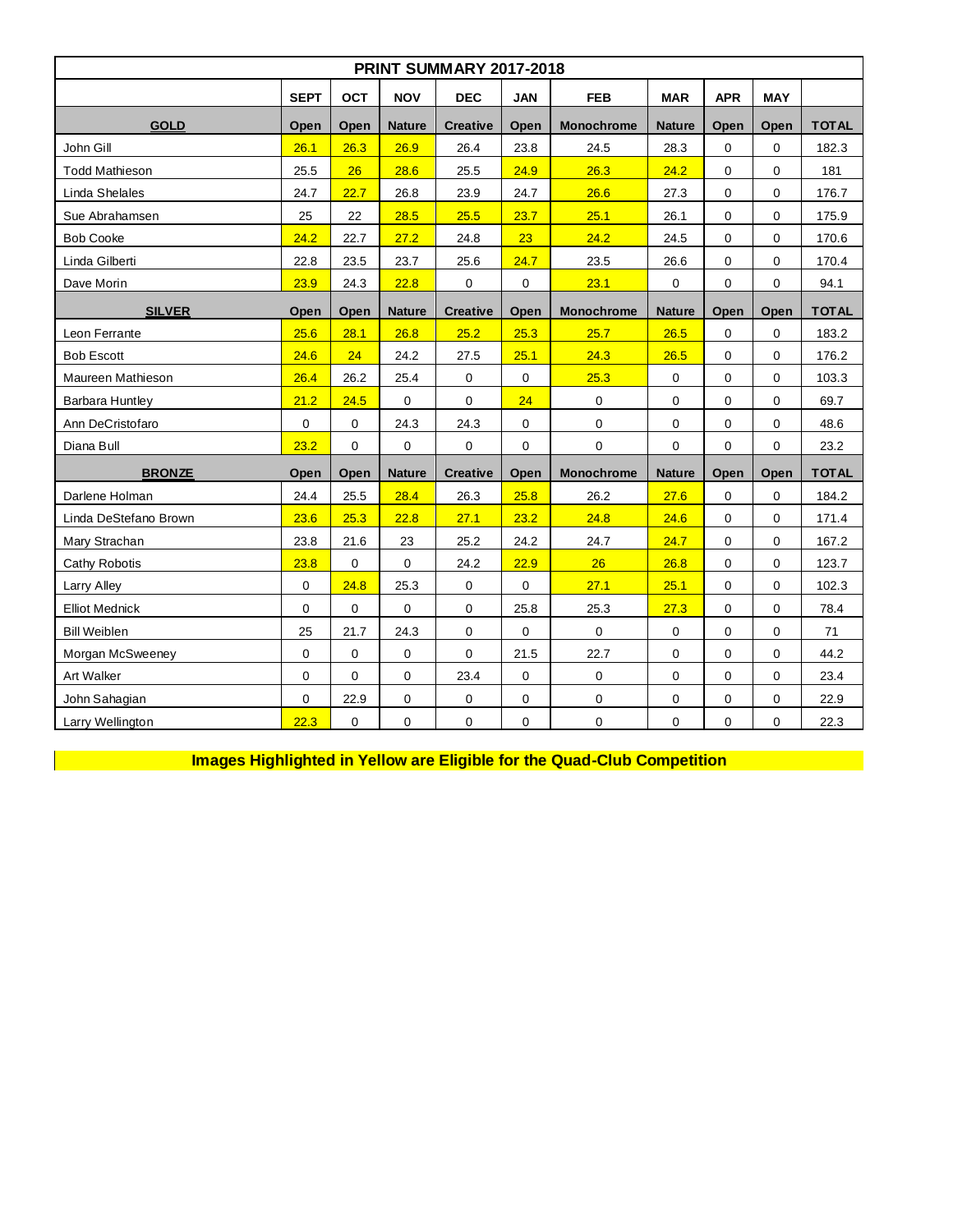| Mar. '18 Digital Competition - OPEN |                          |              |                 |  |  |  |  |  |  |  |  |
|-------------------------------------|--------------------------|--------------|-----------------|--|--|--|--|--|--|--|--|
| <b>TITLE</b>                        | SUBMITTED BY             | <b>SCORE</b> | AWARD           |  |  |  |  |  |  |  |  |
| <b>CLASS AA</b>                     |                          |              |                 |  |  |  |  |  |  |  |  |
| Monarch at Magenta Flowers          | <b>Cathy Simmons</b>     | 29.1         | 1st             |  |  |  |  |  |  |  |  |
| <b>Willet With Catch</b>            | Doris Monteiro           | 28.8         | 2 <sub>nd</sub> |  |  |  |  |  |  |  |  |
| Carpathian Lynx                     | <b>Todd Mathieson</b>    | 28.6         | 3rd             |  |  |  |  |  |  |  |  |
| Eagle Portrait Number 2             | Drew Simmons             | 28.3         |                 |  |  |  |  |  |  |  |  |
| Sea Lion Encounter                  | <b>Tony Monteiro</b>     | 28           |                 |  |  |  |  |  |  |  |  |
| Waterdrop RWB Two                   | John Gill                | 27.5         |                 |  |  |  |  |  |  |  |  |
| Newly Fledged Tree Swallow          | <b>Ginny Harris</b>      | 26.5         |                 |  |  |  |  |  |  |  |  |
| Dahlia on Black                     | Sue Abrahamsen           | 26.1         |                 |  |  |  |  |  |  |  |  |
| Whale Jumping                       | John Houldsworth         | 25.6         |                 |  |  |  |  |  |  |  |  |
| Lovely Sparrow                      | Linda Shelales           | 24.1         |                 |  |  |  |  |  |  |  |  |
| <b>Great Egret</b>                  | Dave Morin               | 23.7         |                 |  |  |  |  |  |  |  |  |
|                                     |                          |              |                 |  |  |  |  |  |  |  |  |
| Make-Up for                         |                          |              |                 |  |  |  |  |  |  |  |  |
|                                     |                          |              |                 |  |  |  |  |  |  |  |  |
|                                     |                          |              |                 |  |  |  |  |  |  |  |  |
| <b>CLASS A</b>                      |                          |              |                 |  |  |  |  |  |  |  |  |
| Lotus in Sunshine                   | Barbara Huntley          | 27.3         | 1st             |  |  |  |  |  |  |  |  |
| Get out of My Way Face Off          | Leon Ferrante            | 26.8         | 2 <sub>nd</sub> |  |  |  |  |  |  |  |  |
| Sunset at Thirtyseven Thousand Feet | Linda Gilberti           | 26.7         | 3rd             |  |  |  |  |  |  |  |  |
| Love at 1st Dance                   | <b>Bob Escott</b>        | 25.4         |                 |  |  |  |  |  |  |  |  |
| Goblet in Dark Light                | Maureen Mathieson        | 25           |                 |  |  |  |  |  |  |  |  |
| Elk in the Rain                     | Jill Lockwood            | 24.7         |                 |  |  |  |  |  |  |  |  |
| <b>Floral Stillife</b>              | Dave Reynard             | 24.3         |                 |  |  |  |  |  |  |  |  |
| The Winter That Wouldn't End        | Dean Giolas              | 23.6         |                 |  |  |  |  |  |  |  |  |
| Going Left Going Right              | Diana Ledoux             | 22.8         |                 |  |  |  |  |  |  |  |  |
|                                     |                          |              |                 |  |  |  |  |  |  |  |  |
|                                     |                          |              |                 |  |  |  |  |  |  |  |  |
| Make-Up for                         |                          |              |                 |  |  |  |  |  |  |  |  |
|                                     |                          |              |                 |  |  |  |  |  |  |  |  |
|                                     |                          |              |                 |  |  |  |  |  |  |  |  |
| <b>CLASS B</b>                      |                          |              |                 |  |  |  |  |  |  |  |  |
| Dabbling Green Winged Teal          | Darlene Holman           | 29.4         | 1st             |  |  |  |  |  |  |  |  |
| Fly Me to the Moon                  | <b>Elliot Mednick</b>    | 27.1         | 2nd             |  |  |  |  |  |  |  |  |
| Golden Flower                       | Marie Riley              | 26.3         | 3rd             |  |  |  |  |  |  |  |  |
| Maine Waterfall                     | Jim Quinn                | 26.3         | 3rd             |  |  |  |  |  |  |  |  |
| Up and Away Over Sedona             | Mary Strachan            | 25.9         |                 |  |  |  |  |  |  |  |  |
| Foggy Walk in Newport               | Jane Parker              | 25.8         |                 |  |  |  |  |  |  |  |  |
| Approaching Thaw                    | Linda DeStefano Brown    | 25.7         |                 |  |  |  |  |  |  |  |  |
| <b>Blue Bottles</b>                 | Pam Meoli                | 25.3         |                 |  |  |  |  |  |  |  |  |
| <b>Ruffled Feathers</b>             | Larry Alley              | 25.3         |                 |  |  |  |  |  |  |  |  |
| Red Bug                             | Theresa Vachowski        | 25.2         |                 |  |  |  |  |  |  |  |  |
| Sunrise                             | Susan Nichols            | 24.6         |                 |  |  |  |  |  |  |  |  |
| Gotcha                              | Diana Bull               | 24.5         |                 |  |  |  |  |  |  |  |  |
| March Nor'easter                    | <b>Catherine Robotis</b> | 24.1         |                 |  |  |  |  |  |  |  |  |
| Cloudy Reflections                  | Natalie Schiavone        | 23.3         |                 |  |  |  |  |  |  |  |  |
|                                     |                          |              |                 |  |  |  |  |  |  |  |  |
| Contact Sheet North Africa 1955     | John McKinney            | 23.3         |                 |  |  |  |  |  |  |  |  |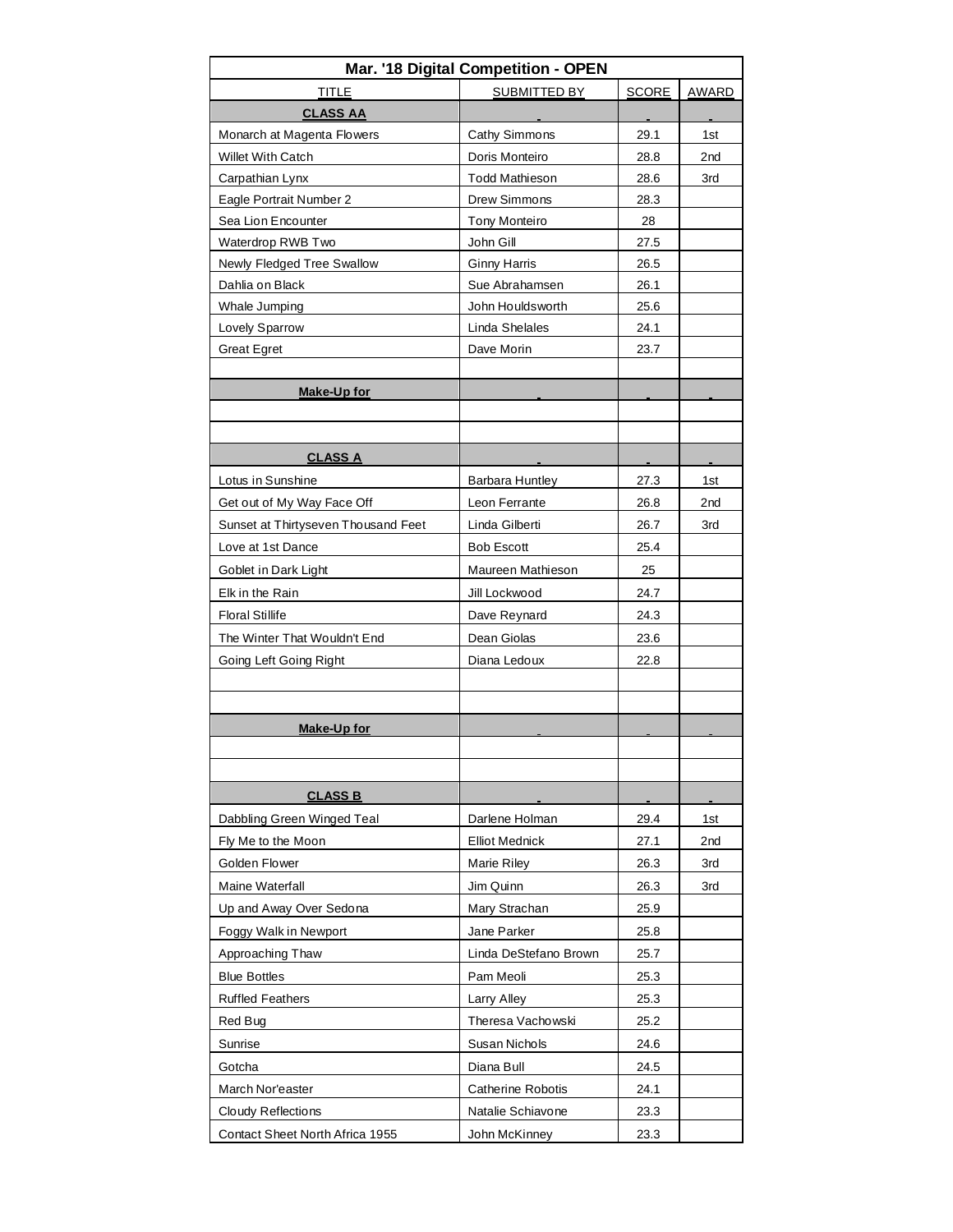| Mar. '18 Digital Competition - MACRO / CLOSE-UP |                        |              |       |  |  |  |  |  |  |  |
|-------------------------------------------------|------------------------|--------------|-------|--|--|--|--|--|--|--|
| <b>TITLE</b>                                    | SUBMITTED BY           | <b>SCORE</b> | AWARD |  |  |  |  |  |  |  |
| <b>CLASS AA</b>                                 |                        |              |       |  |  |  |  |  |  |  |
| Passion Flower Up Close                         | Tony Monteiro          | 28.9         | 1st   |  |  |  |  |  |  |  |
| Daisy Drops                                     | <b>Cathy Simmons</b>   | 28.5         | 2nd   |  |  |  |  |  |  |  |
| Spike                                           | John Gill              | 28.5         | 2nd   |  |  |  |  |  |  |  |
| Milkweed Bee                                    | Doris Monteiro         | 27.6         | 3rd   |  |  |  |  |  |  |  |
| Wine Corks                                      | <b>Todd Mathieson</b>  | 27           |       |  |  |  |  |  |  |  |
| Leaf on Ice                                     | Sue Abrahamsen         | 26.8         |       |  |  |  |  |  |  |  |
| Bee and Flower Closeup                          | Dave Morin             | 26.1         |       |  |  |  |  |  |  |  |
| Peacock Flower                                  | Drew Simmons           | 25.3         |       |  |  |  |  |  |  |  |
| Harbinger of Spring                             | <b>Ginny Harris</b>    | 25           |       |  |  |  |  |  |  |  |
| Katydid Contortions                             | Linda Shelales         | 22.8         |       |  |  |  |  |  |  |  |
| <b>Make-Up for</b>                              |                        |              |       |  |  |  |  |  |  |  |
|                                                 |                        |              |       |  |  |  |  |  |  |  |
| <b>CLASS A</b>                                  |                        |              |       |  |  |  |  |  |  |  |
| Poof and Periwinkle                             | Diana Ledoux           | 28.8         | 1st   |  |  |  |  |  |  |  |
| Rainbow Water Droplets                          | <b>Barbara Huntley</b> | 26.2         | 2nd   |  |  |  |  |  |  |  |
| Sharpening Up                                   | Dave Reynard           | 25.9         | 3rd   |  |  |  |  |  |  |  |
| <b>Minature Gifts</b>                           | <b>Bob Escott</b>      | 25.6         |       |  |  |  |  |  |  |  |
| Timepiece                                       | Jill Lockwood          | 24.5         |       |  |  |  |  |  |  |  |
| Remember When?                                  | Maureen Mathieson      | 24.5         |       |  |  |  |  |  |  |  |
| Dollar Bill Macro                               | Leon Ferrante          | 23.9         |       |  |  |  |  |  |  |  |
| Dahlia With Visitors                            | Linda Gilberti         | 23.3         |       |  |  |  |  |  |  |  |
| Peek A Boo                                      | Dean Giolas            | 23           |       |  |  |  |  |  |  |  |
| <b>Make-Up for</b>                              |                        |              |       |  |  |  |  |  |  |  |
|                                                 |                        |              |       |  |  |  |  |  |  |  |
| <b>CLASS B</b>                                  |                        |              |       |  |  |  |  |  |  |  |
| Sisyphus                                        | Linda DeStefano Brown  | 28.4         | 1st   |  |  |  |  |  |  |  |
| Spicebush Swallowtail                           | Darlene Holman         | 27.8         | 2nd   |  |  |  |  |  |  |  |
| Never Ending Snow                               | Natalie Schiavone      | 27.6         | 3rd   |  |  |  |  |  |  |  |
| Splat                                           | Jane Parker            | 27.6         | 3rd   |  |  |  |  |  |  |  |
| <b>Blizzard Up Close</b>                        | <b>Elliot Mednick</b>  | 27           |       |  |  |  |  |  |  |  |
| Bug Eye                                         | Susan Nichols          | 26.7         |       |  |  |  |  |  |  |  |
| Inside an Orchid                                | John McKinney          | 26.3         |       |  |  |  |  |  |  |  |
| Pink Hollyhock                                  | <b>Marie Riley</b>     | 26.1         |       |  |  |  |  |  |  |  |
| Sunflower                                       | Theresa Vachowski      | 25.9         |       |  |  |  |  |  |  |  |
| Close Up Mushroom                               | <b>Bob Cooke</b>       | 25.9         |       |  |  |  |  |  |  |  |
| Solitary Mushroom                               | Jim Quinn              | 25.8         |       |  |  |  |  |  |  |  |
| Wasp Laying Eggs                                | Diana Bull             | 25.7         |       |  |  |  |  |  |  |  |
| Water Lily                                      | Pam Meoli              | 24.1         |       |  |  |  |  |  |  |  |
| Spiny Orb Weaver                                | Larry Alley            | 23.5         |       |  |  |  |  |  |  |  |
| <b>Broken Wings</b>                             | Mary Strachan          | 23.2         |       |  |  |  |  |  |  |  |
|                                                 | Catherine Robotis      |              |       |  |  |  |  |  |  |  |
| Liliy                                           |                        | 23.1         |       |  |  |  |  |  |  |  |